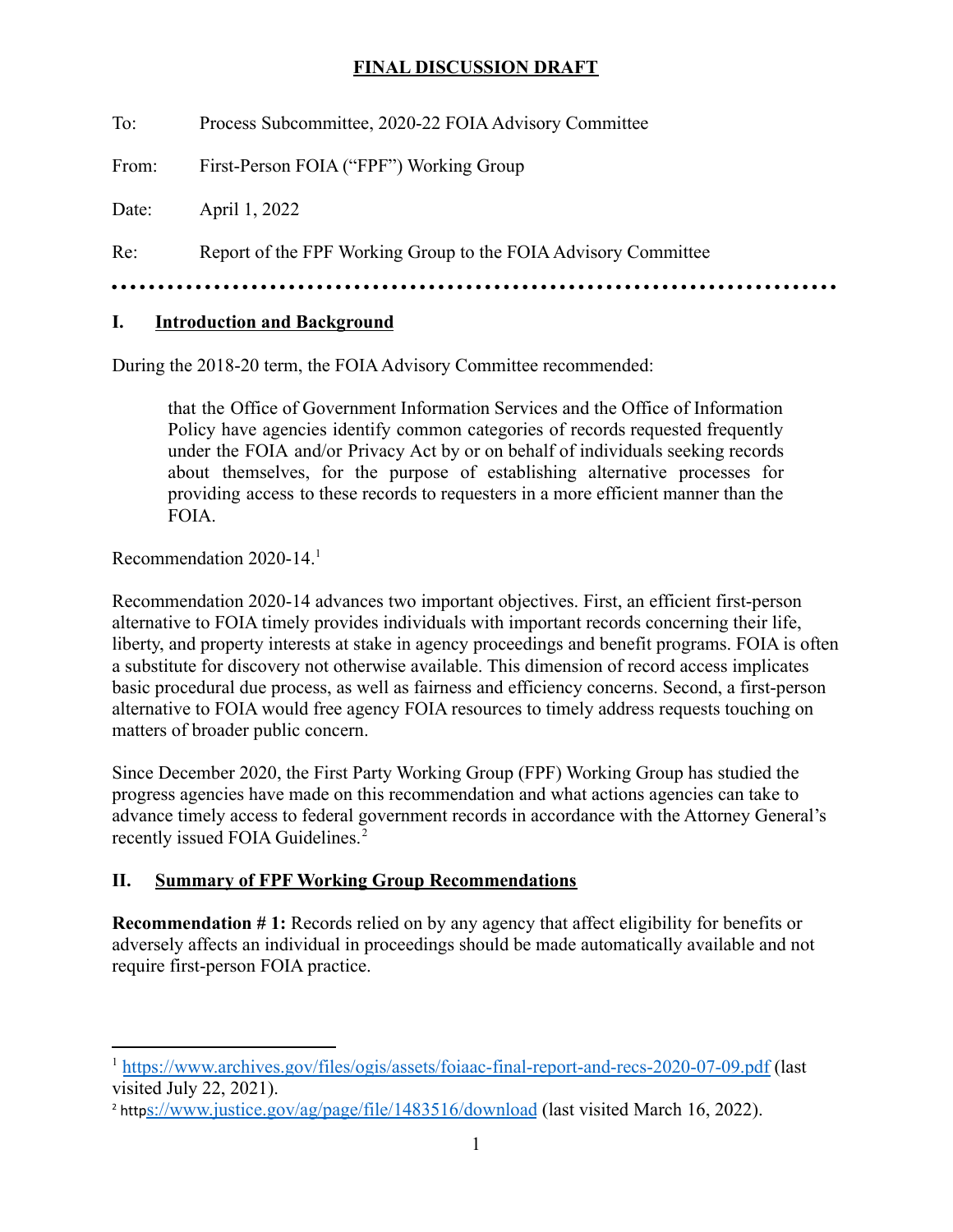**Recommendation # 2:** To the extent feasible, agencies should amend any existing regulations, directives, policies, and guidance adversely impacting access for pro se parties.

**Recommendation #3:** Agencies that receive frequent first-person requests should identify the most commonly requested records and develop a plan for processing such records that leverages technology and promotes efficiency and good customer service.

**Recommendation #4:** A comprehensive assessment of the Department of Homeland Security (DHS) processes, workforce, and existing technology should be initiated as it relates to A-files responsive to FOIA requests.

### **III. FPF Working Group Methodology**

The First-Person FOIA (FPF) Working Group began by studying the existing implementation of the 2018-20 term Recommendation 2020-14 and by identifying agencies that offer low-hanging fruit for its implementation. To that end, the FPF Working Group heard from former FOIA Advisory Committee member (2016-18 term) Professor Margaret Kwoka and reviewed her law journal article on the subject. Margaret B. Kwoka, *First-Person FOIA*, 127 YALE L.J. 2204 (2018). Based on her work and the idea of "expand access, shrink FOIA," we focused on a handful of agencies identified as having large numbers of first-person FOIA requests, such as the Internal Revenue Service (IRS); the Social Security Administration (SSA); entities within the Department of Homeland Security (DHS), such as U.S. Citizenship and Immigration Services (USCIS), Immigration and Customs Enforcement (ICE), and Customs and Border Protection (CBP); and an entity within the Department of Justice (DOJ), the Executive Office for Immigration Review (EOIR). We then engaged with agency representatives, as well as those who conduct business before those agencies, to identify those common categories of records frequently requested, budgetary, regulatory, technological and other challenges preventing first-party access, and to discuss strategies for securing the timely release of frequently requested records. The FPF also reviewed a collection of materials to include annual reporting metrics, operating procedures, record schedules, and court reports.

Typically, the FPF Working Group met biweekly opposite those weeks with Process Subcommittee meetings.

Simultaneous to the group's work, the Office of Government Information Services (OGIS) reported in August 2021 that 18 agencies in their 2021 Chief FOIA Officer Reports noted some degree of alternative non-FOIA means to access first-party records. OGIS's assessment, Commonly Requested Categories of First-party Records [\(https://www.archives.gov/ogis/foia-compliance-program/targeted-assessments/first-party-record](https://www.archives.gov/ogis/foia-compliance-program/targeted-assessments/first-party-records-30-aug-2021) [s-30-aug-2021,](https://www.archives.gov/ogis/foia-compliance-program/targeted-assessments/first-party-records-30-aug-2021) August 30, 2021), completed OGIS's work on Recommendation 2020-14, upon which the FPF Working Group expands in its work.

### **IV. FPF Working Group Members**

- 1. Roger Andoh, Working Group Leader, Centers for Disease Control and Prevention
- 2. Alexis Graves, U.S. Department of Agriculture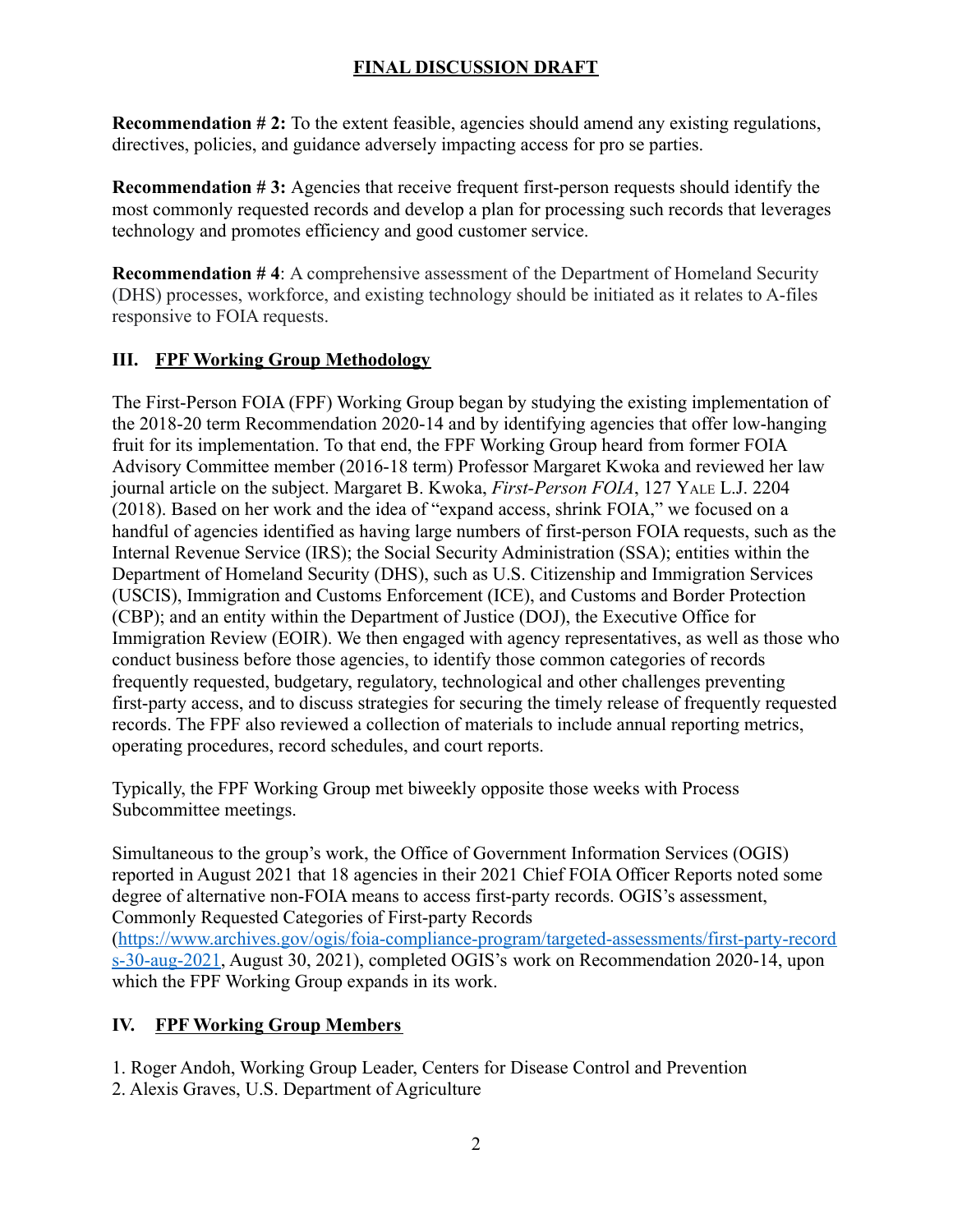- 3. Tuan N. Samahon, Villanova University Charles Widger School of Law
- 4. Thomas M. Susman, American Bar Association

The FPF Working Group was formerly assisted by Kirsten Mitchell, OGIS, National Archives and Records Administration (NARA), the Committee's Designated Federal Officer; Hana Medlin (Centers for Disease Control and Prevention) and Jennifer Dryer (NARA), in addition to the participation of other 2020-22 FOIA Advisory Committee members noted below.

#### **V. Preliminary Findings**

Some agencies have begun to offer parties before them alternatives to first-person FOIA practice, but most agencies have alternatives that are, at best, in their infancy. Some alternatives are incomplete or wholly inadequate. Key agencies with high volumes of first-person requests need to take seriously Recommendation 2020-14 and implement changes consistent with it.

We recognize that additional resources will be required to effect proactive disclosure mechanisms for first-person requesters but conclude that the long-term benefits for the agencies and other FOIA requesters, as well as the relevant first-person requesters, will be worth the investment.

This memorandum first considers two agencies, the Internal Revenue Service (IRS) and the Social Security Administration (SSA), that have already begun to implement alternatives to first-person FOIA practice. It then considers two departments' agency components, USCIS and the Executive Office for Immigration Review (EOIR), that have technological infrastructure in place to offer alternatives, but that would benefit from substantial reform in their response to first-person FOIA requests.

A. Agencies that have already implemented some alternatives to FPF

Some agencies have already taken steps to provide efficient alternatives to FOIA requests to facilitate prompt requester access to frequently requested records. Two of these constituent-oriented agencies are the IRS and the SSA.

1. *IRS*

On January 13, 2021, FPF Working Group member Tuan Samahon interviewed by phone Nina E. Olson, former National Taxpayer Advocate, 2001-2019, head of Taxpayer Advocate Service, now Executive Director at the Center for Taxpayer Rights.<sup>3</sup> Olson suggested several factors moved the IRS in the direction of providing a tax transcript, a type of summary document of tax information relating to a taxpayer's tax filings and subsequent actions taken by the IRS.

*First*, many records that requesters sought were digital records housed in over 60 different major databases that its employees had to consult to see the status of a taxpayer's return. As IRS

<sup>&</sup>lt;sup>3</sup> The content about the IRS is the opinion of the interviewee and does not necessarily represent the position of the agency.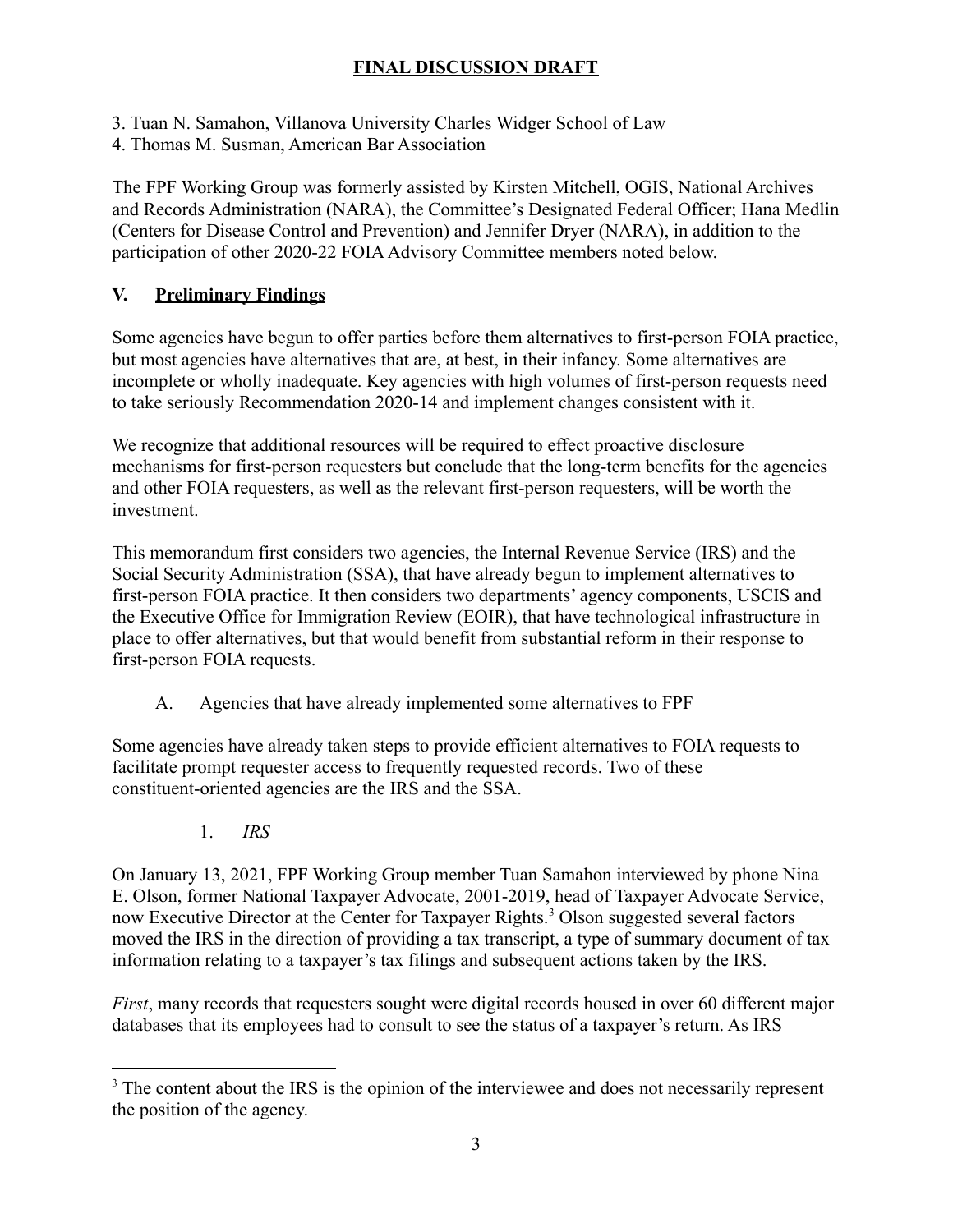records had become increasingly digital, technology facilitated information retrieval from the multiple databases to generate taxpayer transcripts.

*Second*, IRS saw the "tax transcript system," a FOIA alternative, as an efficient, time-saving response. It saw many efficiencies in offering a single document as a way of reducing requests made to IRS, including those made under a tax-specific, FOIA-type statute located at 26 U.S.C. § 6110. IRS was motivated to implement its tax transcript system because it perceived them as a time saving response.

*Third*, politically influential external third parties helped bring about the change in IRS. Mortgage lenders and other financial institutions often sought timely production of tax information (with individual taxpayers' consent) as part of their due diligence in lending processes. Tax transcripts provided a speedier alternative to the more laborious FOIA process. Relatedly, external agencies provided impetus to the IRS making the change too. The U.S. Department of Education's needs for taxpayer records also helped move the change along. Taxpayers often required information from the IRS on a timely basis to complete federal financial aid forms (Free Application for Federal Student Aid (FAFSA)). Due to tax specific requirements (26 U.S.C. § 6103), special statutory authorization was required to enable this data sharing across agencies.

*Fourth and finally*, IRS extended the efficiencies it receives from offering tax transcripts by offering self-service online accounts from which taxpayers can request transcripts. That reduces receipt and processing of paper correspondence and reduces demand on customer service representatives.

#### 2. *SSA*

On February 4, 2021, the FPF Working Group heard from 2020-22 FOIA Advisory Committee member Linda Frye, SSA, on how SSA handles simple FOIA requests. Linda reported that SSA handles approximately 13,000 FOIA requests annually (this does not include first-party Privacy Act requests (aka access requests)), which are received principally via FOIAonline. The most requested types of records are copies of decedents' Forms SS-5 (Applications for Social Security Cards); claims files; and genealogical information.

The FOIA requests that SSA receives are placed into one of two tracks: simple or complex. The high volume of requests for copies of decedents' original SS-5 and Numident records are simple requests that are processed by the agency's Office of Central Operations, Division of Earnings and Business Services. However, appeals of these requests are processed by the Office of Privacy and Disclosure (OPD). To assist with OPD's processing of simple FOIA requests, OPD utilizes the assistance of SSA's SkillsConnect program, i.e., analysts from components outside of OPD work one day a week as FOIA analysts on the processing of these simple requests.<sup>4</sup> The SkillsConnect participants receive guidance from experienced FOIA analysts, and their responses receive clearance before being sent to requesters. As concerns the simple FOIA workload, the SkillsConnect participants primarily process SS-5/Numident appeals and requests

<sup>4</sup> SSA sunsetted the SkillsConnect program at the end of fiscal year 2021. OPD's current SkillsConnect project will end in March 2022.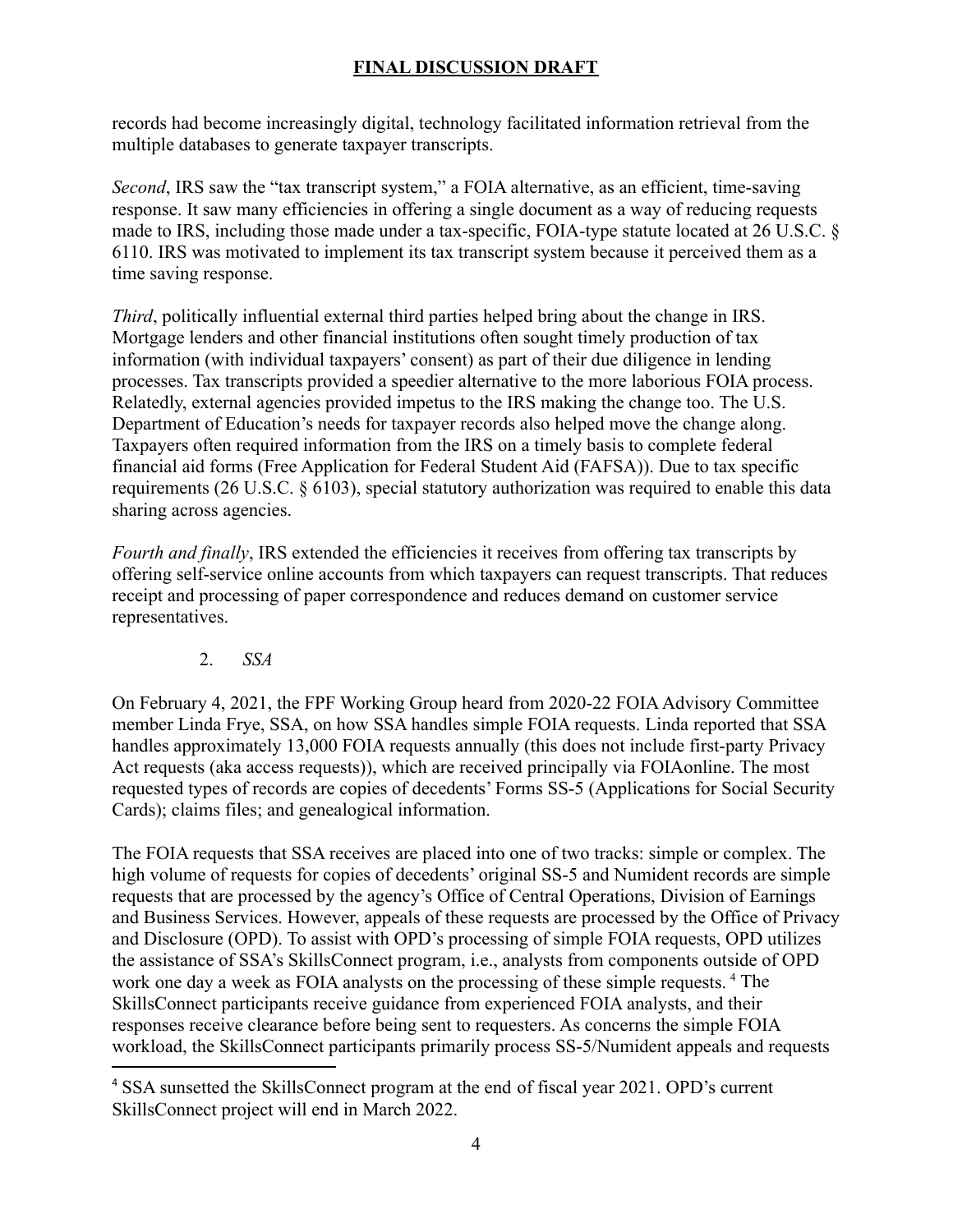for genealogical information. The SkillsConnect participants have a similar pay grade to OPD's FOIA analysts, but by processing the simple requests, they free up the more experienced FOIA analysts to work on complex cases.

B. Agency components that would benefit from substantial reform of current practice

During March through September 2021, the FPF Working Group focused considerable amounts of time on immigration, an area where there is significant first-person FOIA activity scattered across multiple executive departments (DHS, DOJ, Labor, State) and within multiple component entities of DHS (*e.g.*, DHS-USCIS, DHS-ICE, DHS-CBP).<sup>5</sup> Our initial principal focus was on DHS-USCIS, an area where FPF Working Group Leader Roger Andoh holds considerable relevant expertise as a former Supervisory Government Information Specialist with USCIS. He identified personal "Alien Files" (or A-Files) as the principal collection of records most requested by first-person requesters. In addition, we spoke to agency representatives as well as members of the requester community before the agencies.

While the Working Group was hesitant to single out specific agencies as the focus of our recommendations, DHS accounts for approximately half of all FOIA requests to the federal government and thus it would be irresponsible for us to fail to address recommendations to this Department.

### 1. *DHS-USCIS*

The largest category of first-person FOIA requests is A-Files. A-Files may run approximately 200 pages with an average complex track processing time of 68 days when processed through FOIA.6 A-Files include critical information about past interactions between the individual and DHS; records of prior entries to the country, admissions, or removal orders; records of past statements; and records of past applications filed by the noncitizen or on the noncitizen's behalf. These records are requested both (1) to apply for immigration benefits where delay hinders an alien's ability to apply for benefits and (2) to support an alien in a pending immigration proceeding, such as removal proceedings, release from detention, or bond hearings. This use of FOIA for administrative discovery is a significant driver to the USCIS backlog problem. The solution USCIS has implemented is to create a separate "litigation track." First-person requesters and their attorneys often seek these records.

Several of the records found within an A-File are also of interest to CBP, a separate DHS component. These include recordings concerning: (1) apprehension by Border Patrol between

<sup>&</sup>lt;sup>5</sup> The FPF Working Group discussed the possibility of a cross-department, cross-agency portal for immigrants/non-immigrants (and counsel) to access documents relating to their matters, such as those held by DHS-ICE, DHS-CBP, DOJ-EOIR, DOL, DOS, etc. That possibility would be further sweeping than, say, the online accounts that USCIS already allows aliens for its records (*see, e.g.*, <https://www.uscis.gov/file-online/how-to-create-a-uscis-online-account>). Ultimately, however, we focused on measures for incremental improvements.

<sup>&</sup>lt;sup>6</sup> https://www.dhs.gov/sites/default/files/publications/dhs fy2020 foia report cleared.pdf (reporting for FY 2020, at page 22, the USCIS average number of days to respond in the table "Processed Requests – Response Time for All Processed Perfected Requests").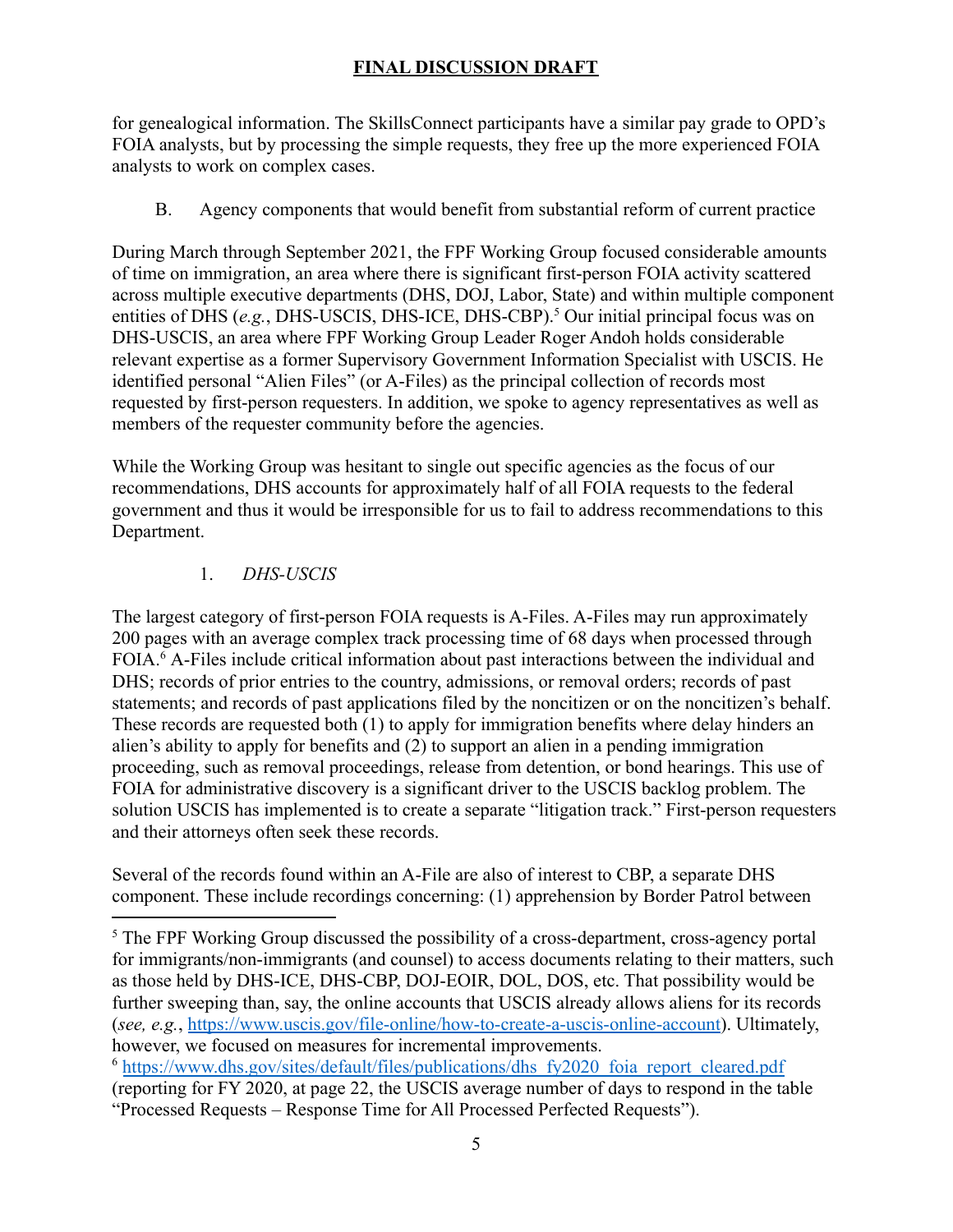Official Ports of Entry; (2) CBP background investigations; (3) detention by Border Patrol or at a port of entry; (4) expedited removal by Border Patrol or at a port of entry; (5) I-94 Records documenting a traveler's arrival to, or departure from, the U.S.; (6) passenger name records (PNR) (Travel Industry Reservation Data); (7) records regarding inspection or examination upon arrival at a U.S. Port of Entry; (8) information regarding entry and exit; and (9) voluntary return records. In FY 2020, CBP took 49+ days for simple requests, 161+ for complex requests, and 179+ for those requests in the expedited track.<sup>7</sup>

On March 4 and April 15, 2021, the FPF Working Group heard from Mark Prada, American Immigration Lawyers Association (AILA), about the difficulties aliens and their counsel experience when trying to obtain records. On March 18, we also heard from 2018-20 FOIA Advisory Committee member Emily Creighton, Legal Director, Transparency, American Immigration Council (AIC), on the same topic. In addition, on March 30, we heard from three USCIS representatives: Tammy Meckley, Associate Director of the Immigration Records and Identity Services Directorate (IRIS); Terri White, and Brandi Blackburn.

Prada explained why immigration attorneys file first-person FOIA requests with USCIS. He explained these requests concern agency records specifically related to their clients' cases, not policy-related materials likely to be of broader public interest.8 Practitioners want copies of DHS records "not only for the purpose of defending against removal in [EOIR], but also for preparing affirmative benefits requests with the non-adversarial immigration agencies,"9 such as USCIS. In the affirmative benefits context, they often seek records that the agency might rely on to establish ineligibility for relief available from USCIS.<sup>10</sup>

Unfortunately, USCIS representatives perceived multiple obstacles to a FOIA-alternative A-File first-person request system. They noted the typical A-File averages 270 pages, including law enforcement documents from other agency records. Processing those records requires memoranda of understanding (MOU) with the other agencies, which include DOD, DOJ, and DOJ-FBI. Because any first-person process would resemble a FOIA process—intake, file scan, page-by-page review, etc.—USCIS was unsure how helpful taking requests out from the FOIA queue would be. When asked whether specific A-File records could be pulled from the file to facilitate a first-person FOIA alternative, USCIS noted it had a "fast track" (21 days) separate from the slower queue for an A-File (26 days).

USCIS noted that it completes in 11 days processing records for those persons in removal proceedings before an Immigration Court. But that rate has not always been the case. It is in response to the successful class action litigation brought in 2019 against DHS-USCIS and DHS-ICE that challenged their pre-litigation rate of processing FOIA requests. In *Nightingale v. U.S. Citizenship and Immigration Services*, Emily Creighton (with whom working group

<sup>10</sup> *Id.* at 5.

<sup>7</sup> *Id.* (reported at page 22).

<sup>8</sup> Mark Prada, Prada Urizar, PLLC, *Recommendations for Legislative Fixes to the Immigration-Related FOIA Backlog through the Strengthening of Existing Procedures*, at 2 (Apr. 15, 2021) (addressing DHS and DOJ FOIA backlogs in immigration-related first-person FOIA requests).

<sup>9</sup> *Id.* at 3.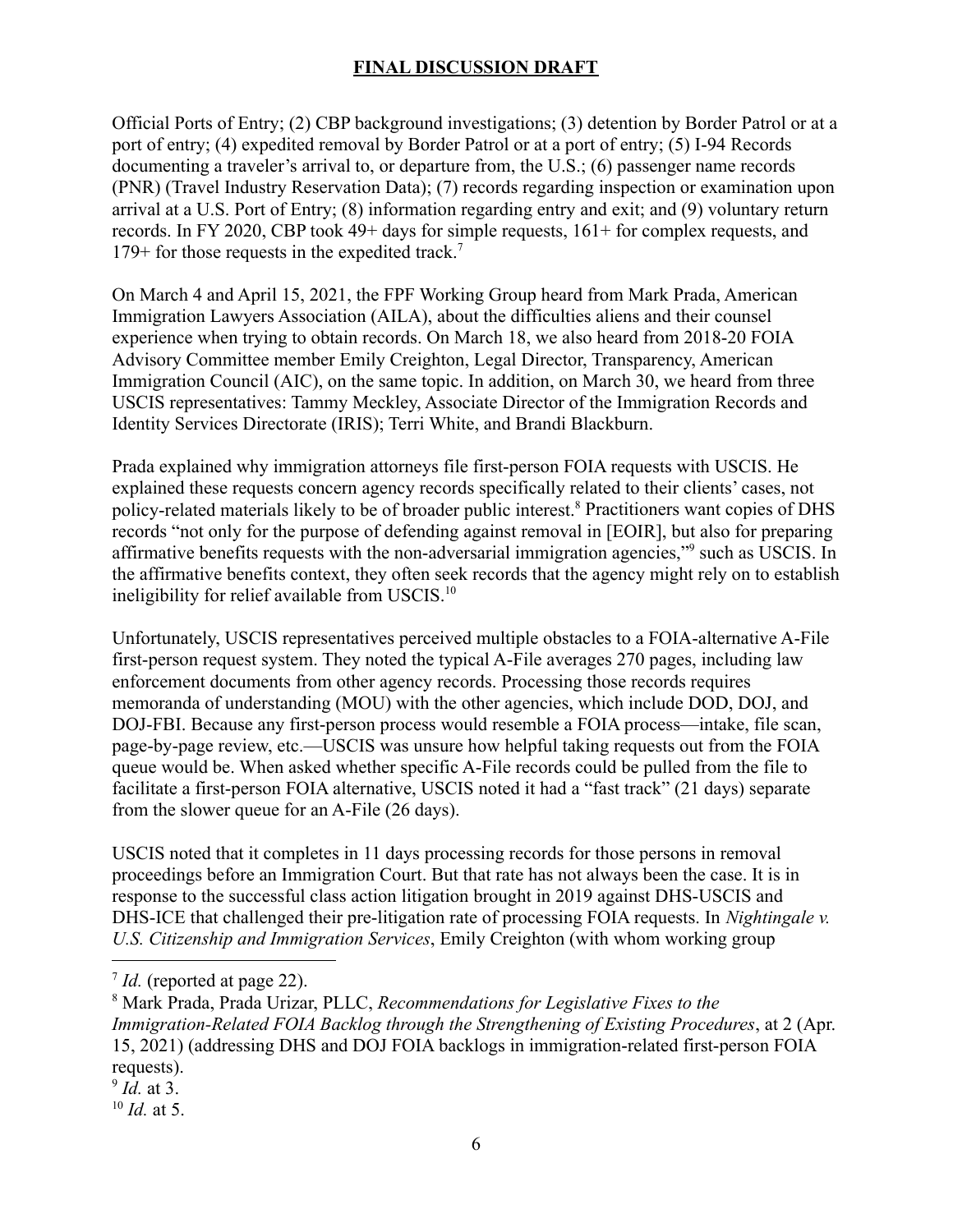members spoke) and others represented a plaintiff class of noncitizens and their counsel in challenging the systemic failure of DHS-USCIS and DHS-ICE to timely respond to first-person FOIA requests for [A-Files.](https://A-Files.11)<sup>11</sup> USCIS admitted that it had failed to comply with FOIA statutory deadlines *for at least eight [years](https://years.12)*. <sup>12</sup> The Court excoriated the DHS component agencies:

This noncompliance has real life consequences. Defendants serve as custodians of A-Files, prosecutors in removal proceedings, and adjudicators of applications for immigration benefits. Their delay in processing A-File FOIA requests deprives plaintiffs of the information they need to defend against removal, to obtain benefits, and to gain citizenship. It undermines the fairness of immigration proceedings, particularly for the vast number of noncitizens who navigate our immigration system without assistance of counsel. Despite defendants' recent efforts to reduce the backlog of A-File FOIA requests, they have not come close to resolving this systemic problem. A comprehensive remedy is needed and is long overdue.<sup>13</sup>

Ultimately, the Court ordered injunctive relief against USCIS in this pattern or practice case, permanently enjoining it "from failing to adhere to FOIA statutory deadlines for adjudicating A-File FOIA requests…"14 The Court also required USCIS (and ICE) to "make determinations on all A-File FOIA requests" in their backlogs within sixty days of the [order.](https://order.15) <sup>15</sup> Further, the Court ordered the defendants to "provide the court and class counsel with quarterly compliance reports, with the first report due within ninety (90) days of this order."<sup>16</sup>

The Court's class action injunction effectively directs USCIS to prioritize first-person FOIA requests due to the definition of the class and the scope of the injunctive relief. It certified a class defined as "[a]ll individuals who filed, or will file, *A-File FOIA requests with USCIS* which have been pending, or will be pending, with USCIS for more than 30 business days without a determination." Ironically, this injunction privileges first-person FOIA requests over those that might concern broader policy concerns classically thought to be the core missions of "ensur[ing] an informed citizenry, vital to the functioning of a democratic society, needed to check against corruption and to hold the governors accountable to the governed."17

The *Nightingale* injunction was a successful prompt to address first-person FOIA backlogs at USCIS. Its most recent compliance report demonstrates significant progress toward reducing its backlog. According to Tammy Meckley, USCIS reduced its "A-File" backlog from 21,987 to 244 requests."18 Similarly, with respect to new requests, USCIS "achieved substantial compliance with the injunction's requirement that the agency timely process new FOIA requests for

<sup>11</sup> 507 [F.Supp.3d](https://F.Supp.3d) 1193, 1195-96 (N.D. Cal. 2020).

<sup>12</sup> *Id.* at 1196.

<sup>13</sup> *Id.*

<sup>14</sup> *Id.*

<sup>15</sup> *Id.*

<sup>16</sup> *Id.*

<sup>17</sup> *NLRB v. Robbins Tire & Rubber Co.*, 437 U.S. 214, 242 (1978).

<sup>18</sup> *See* Fifth Dec'l Tammy M. Meckley, Nightingale v. DHS, No. 3:19-cv-03512-WHO (N.D. Cal. filed Sept. 15, 2021), ¶ 5.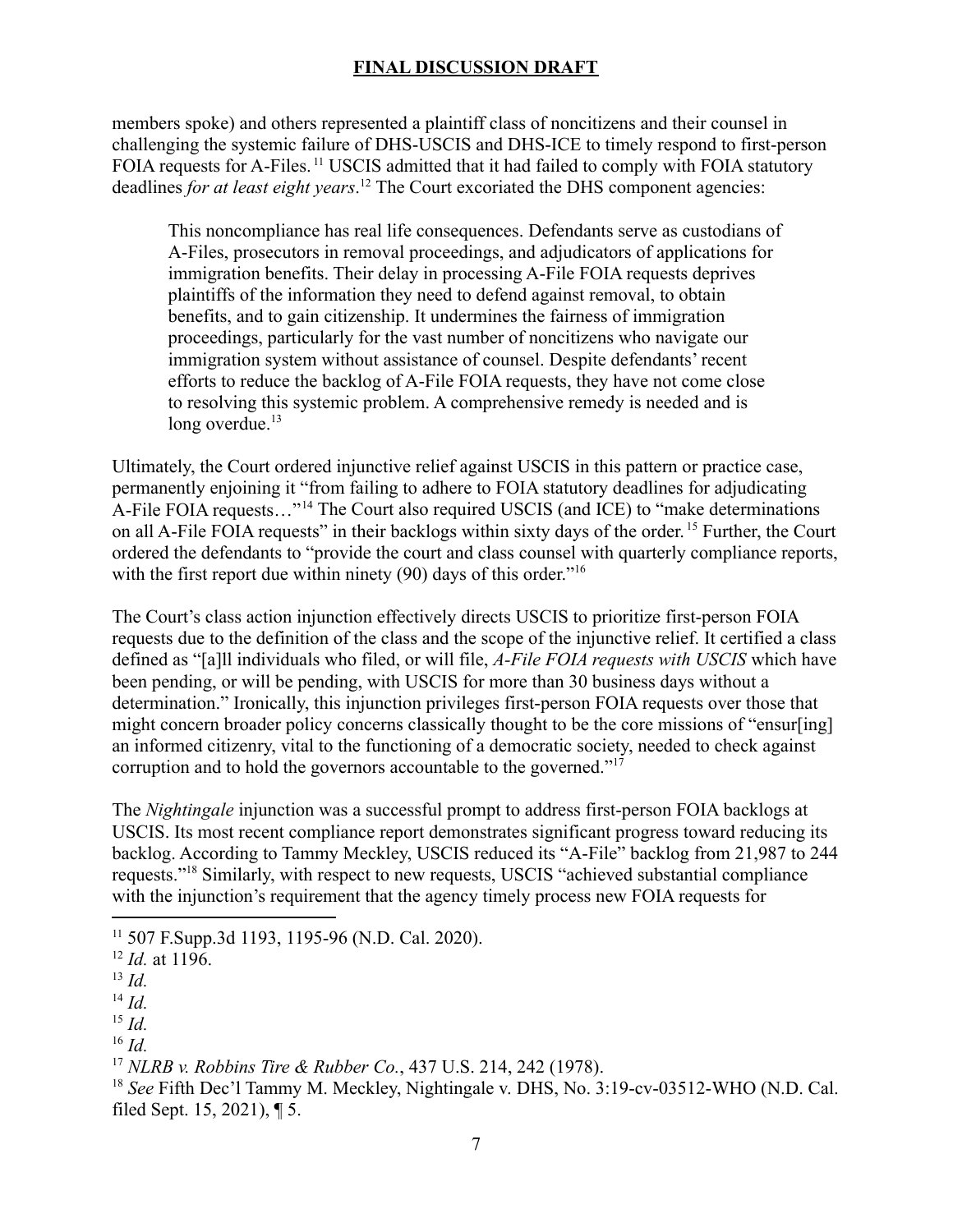A-Files." To accomplish this reduction in backlog and prospective compliance, USCIS credited "technological, staffing, and management changes."19

Because the Committee wants to ensure USCIS' continued success and because noncompliance with FOIA's statutory timeframe carries especially grave consequences in removal proceedings, we recommend that a non-government entity with research and development expertise assess and then provide recommendations to improve the current state of USCIS' FOIA program. That recommendation is consistent with other groups that have called for DHS to modernize its access to A-Files outside of FOIA.<sup>20</sup> There are efficiencies of scale to be gained by processing first-person requests through an alternative system (*see, e.g.*, IRS and its successful use of tax transcripts). Moreover, the *Nightingale* court's privileging of requests for matters of narrow individual concern, while helpful for the individuals with liberty interests, slows requests for matters of broader public concern. USCIS gave us no indication that it planned to offer any alternative to first-person FOIA practice. Instead, it noted that anyone else in USCIS that would process first-person requests would do so as a collateral duty, and we would be left with the same result, slow responses.

### 2. *DOJ-EOIR*

In addition to the information obtained from the previously mentioned requesters' counsel, members of the FPF Working Group and Advisory Committee (Andoh, Graves, Mitchell, and Semo) met with representatives from EOIR on September 2, 2021. The meeting's focus was EOIR's first-person FOIA requests.

EOIR principally engages in executive branch adjudication of individual rights through three adjudicatory bodies: (1) the Office of the Chief Immigration Judge (OCIJ); (2) the Office of the Chief Administrative Hearing Officer (OCAHO); and (3) the Board of Immigrations Appeals (BIA). Each of these adjudicative units handle important matters that touch on life, liberty, and property interests protected by the Due Process Clause. Within OCIJ, immigration judges have the power, *inter alia*, to order the "removal" of aliens from the United States, potentially to countries where their lives are at risk, or grant asylum, withholding of removal, or other remedies. The OCAHO administrative law judges conduct hearings in civil penalty cases involving, for example, employers allegedly knowingly hiring unauthorized aliens, engaging in immigration-related unfair employment practices, and immigration-related document fraud. The BIA handles administrative appeals from the Immigration Judges (*e.g.*, orders of removal) as well as from DHS district directors.

In theory, Congress provides foreign nationals in removal proceedings with procedural rights, including, among others, "a reasonable opportunity to examine the evidence against the alien"<sup>21</sup> and "access to the alien's visa or other entry document, if any, and any other records and

<sup>20</sup> *See, e.g.*, Open the Government, Accountability 2021, Recommendations for Restoring Accountability in the Federal Government 22 (2020), *available at* [https://www.openthegovernment.org/wp-content/uploads/2020/10/Accountability-2021-Agenda-](https://www.openthegovernment.org/wp-content/uploads/2020/10/Accountability-2021-Agenda-1.pdf#page=22)

[1.pdf#page=22](https://www.openthegovernment.org/wp-content/uploads/2020/10/Accountability-2021-Agenda-1.pdf#page=22) (last visited on Dec. 3, 2021).

 $218$  U.S.C. § 1229a(b)(4)(B).

 $^{19}$  *Id.*, ¶ 12.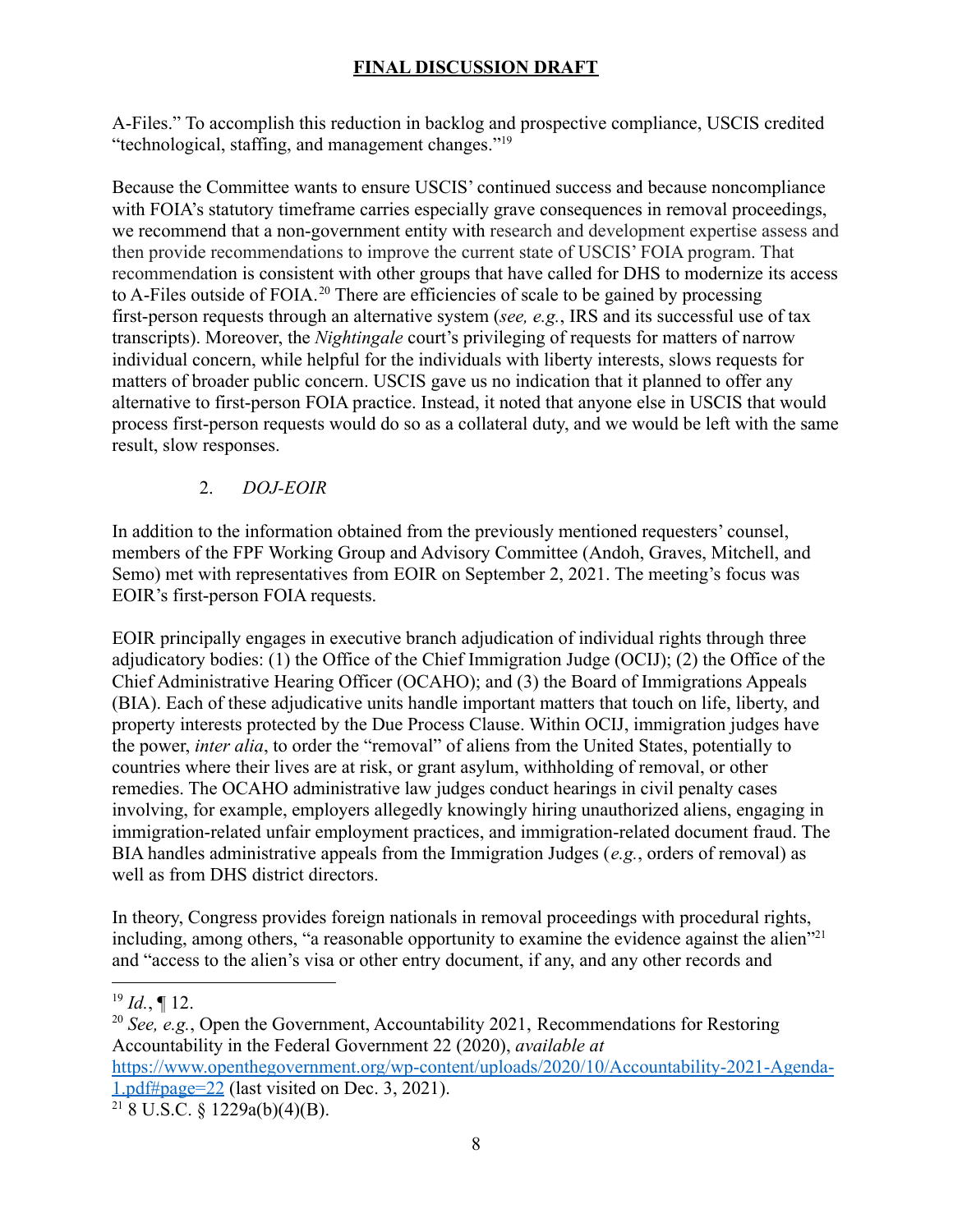documents, not considered by the Attorney General to be confidential, pertaining to the alien's admission or presence in the United States."22 But in practice enforcement agencies "tak[e] the position that the only way [a respondent in removal proceedings] would be entitled to get the file would be a Freedom of Information Act request."<sup>23</sup> Attorney Prada noted that only the Ninth Circuit has precedent interpreting those statutes to require agencies to provide immigrants with access to their A-Files.<sup>24</sup> "We are unable to imagine a good reason for not producing the A-file routinely without a request…."25

Consequently, in connection with removal adjudication, EOIR receives a very high percentage of first-person FOIA requests. Approximately 50 full-time FOIA staff receive and process approximately 48,000 to 60,000 requests annually. Approximately 99% of the requests seek records of proceedings (ROP) of aliens before Immigration Judges. Generally, a ROP includes: a Notice to Appear (Form I-862); hearing notice(s); the attorney's Notice of Appearance (Form EOIR-28); Alien's Change of Address Form(s) (Form EOIR 33/IC); application(s) for relief; exhibits; motion(s); brief(s); hearing tapes (if any); and all written orders and decisions of the Immigration Judge. The EOIR FOIA Service Center centralizes record processing. It is where all requests for records must be filed from the immigration courts located across the country.

Traditionally, parties to proceedings could obtain a copy of ROPs only by filing a FOIA request. Paper records must be mailed between immigration courts, the BIA, the Federal Records Center, and the EOIR FOIA Service Center. As records are maintained all over the country, this paper record system, which is being phased out, was highly inefficient.

The roll out of the EOIR Courts and Appeal System (ECAS) promises to remedy this inefficiency by offering timely processing of first-person FOIA requests. EOIR began to roll out ECAS in stages in late 2019, but as of late 2021 it is still not completely implemented.<sup>26</sup> ECAS will eventually permit BIA to "access, manage, store and transfer" records of proceedings [electronically.27](https://electronically.27) It will also permit self-service access to DHS and representatives of aliens in proceedings before EOIR.28

ECAS provides a good start in furnishing access but remains insufficient for two reasons.

First, and very significantly, ECAS is unavailable to pro se immigrants. Solely DHS and "opted-in representatives" can access ECAS.<sup>29</sup> Without that access to ECAS, pro se parties will have to rely on paper ROPs, which remain accessible only through first-person FOIA requests.

<sup>22</sup> 8 U.S.C. § 1229a(c)(2)(B); *see also* 8 U.S.C. § 1361 (similar).

<sup>23</sup> *Dent v. Holder*, 627 F. 3d 365, 374 (9th Cir. 2010) (footnote omitted).

<sup>24</sup> *Prada*, *supra* note 3, at 4.

<sup>25</sup> *Dent*, 627 F.3d at 375.

<sup>&</sup>lt;sup>26</sup> EOIR's rollout of ECAS represents an attempt to adhere to the OMB/NARA mandate (M-19-21) that requires agencies to become completely digital by December 2022.

 $27$  U.S. Dep't of Justice, Executive Office for Immigration Review, "Understanding ECAS" (Aug. 2021) (DOJ\_Understanding\_ECAS.BIA\_Aug2021Updates.pdf) [hereinafter "Understanding ECAS"].

<sup>28</sup> *Id.*

<sup>29</sup> *Id.*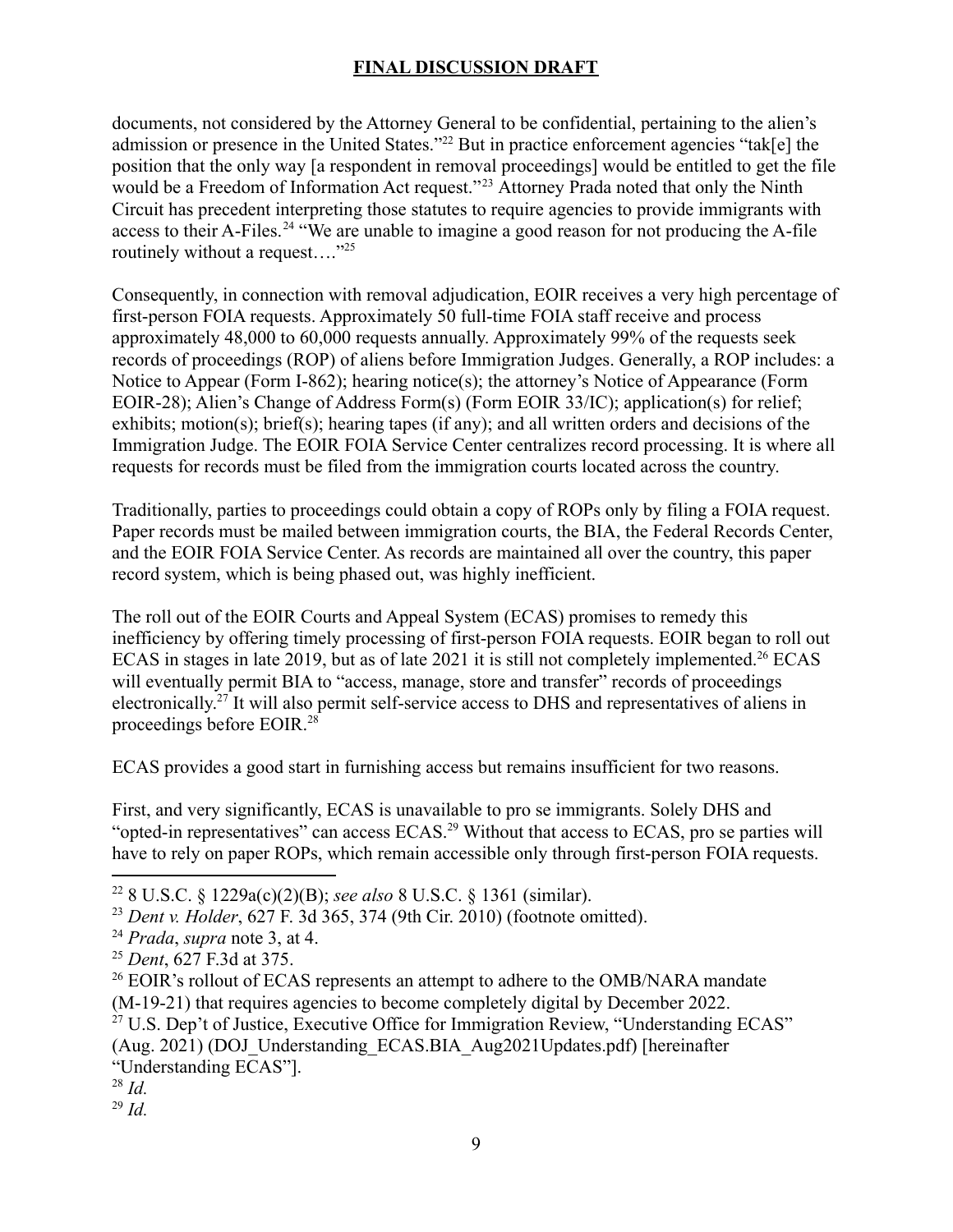On appeal to the BIA, pro se appellants will continue to file in hard copy and be served in hard copy. When asked, the agency representative at EOIR said pro se appellants "don't have access, for now," but also stated that he wasn't sure of the number of pro se appeals currently in the queue.<sup>30</sup> He offered no further explanation for this failure to provide access.

This unavailability of ROPs to pro se aliens is a very significant problem because almost half of the parties before EOIR are pro se. "Removal" proceedings are formally "civil" administrative matters.<sup>31</sup> Accordingly, barring any statutory right to paid counsel, there is generally no constitutional right to government paid counsel for indigents in civil [matters.32](https://matters.32) Unsurprisingly, then, many people, unable to afford counsel, must proceed pro se. According to data assembled by Professor Susan Long and Syracuse University's Transactional Records Access Clearinghouse (TRAC), as of the end of FY 2021, 663,029 immigrants ("aliens") are unrepresented out of 1,443,500 pending deportation ("removal") cases, or approximately 46% of people in [proceedings.33](https://proceedings.33) Because ECAS is currently unavailable to them, almost half of pro se respondents must file first-person FOIA requests for their ROPs for any appeal to the BIA.

Second, ECAS fails to address the problem of accessing *paper* ROPs, whether for pro se or represented parties. Pre-ECAS, records of proceedings were generated in paper.<sup>34</sup> They will not be made available via ECAS.<sup>35</sup> Instead, EOIR will continue to require FOIA requests to secure release of records begun in paper.<sup>36</sup>

Of course, the perfect should not be made the enemy of the good, but there are easy alternatives that can and should be provided where paper ROPs are at issue. During our September 2nd meeting, EOIR informed us that Immigration Court hearings are recorded digitally. Limited effort would be required to automatically furnish these raw digitally recorded audio files for download as a matter of course. Given the seriousness of removal proceedings and the individual liberty interests at stake, timely furnishing audio recordings of a removal proceeding is a modest step in the direction of disclosure and might obviate the need for first-person FOIA requests.

### **VI. Our Recommendations for Next Steps**

Congress may need to intervene to spur change where agencies are unwilling to adopt the change as a matter of their existing administrative discretion, but the below recommendations may all be accomplished by executive action.

<sup>&</sup>lt;sup>30</sup> Email correspondence between Roger Andoh and Joseph Schaaf (EOIR) Oct. 29, 2021.

<sup>31</sup> *Fong Yue Ting v. United States*, 149 U.S. 698, 730 (1893).

<sup>32</sup> *See, e.g.*, *Tang v. Ashcroft*, 354 F.3d 1192, 1196 (10th Cir. 2003) (noting "alien does not have a right to appointed counsel").

<sup>&</sup>lt;sup>33</sup> <https://trac.syr.edu/phptools/immigration/nta/> (select "outcome" for left-hand table and click "pending"; then select "represented" in middle table) (last visited Nov. 3, 2021).

<sup>&</sup>lt;sup>34</sup> Understanding ECAS, at 1.

<sup>35</sup> *Id.*

<sup>36</sup> *Id.*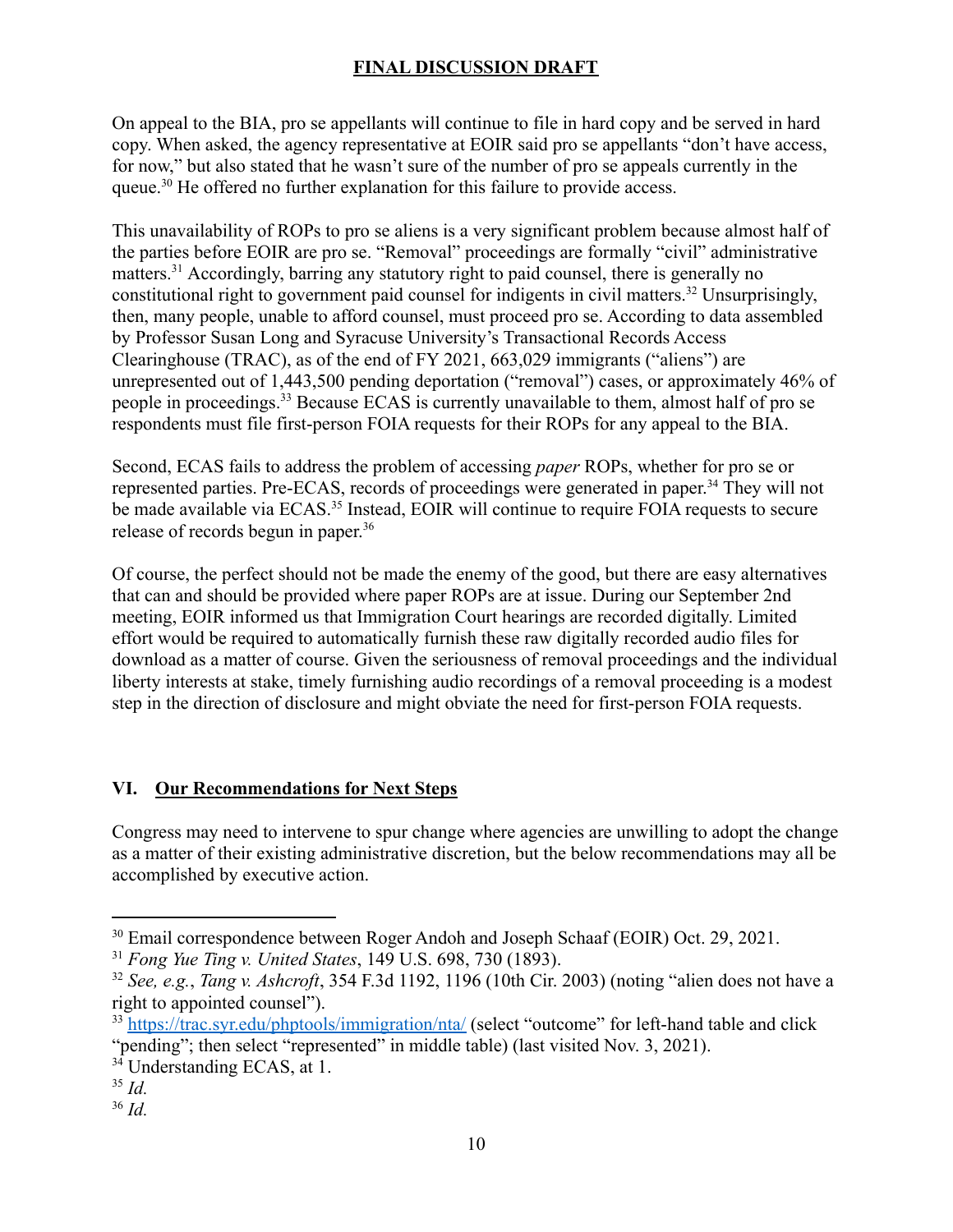**A. Recommendation # 1:** Records relied on by any agency that affect eligibility for benefits or adversely affects an individual in proceedings should be made automatically available and not require first-person FOIA practice.

The Fifth Amendment guarantees that no person shall "be deprived of life, liberty, or property, without due process of law." In addition to the Courts, the Executive Branch can provide persons with the due process of law guaranteed by the Fifth [Amendment.](https://Amendment.37)<sup>37</sup> Moreover, Congress and executive agencies may furnish additional processes above and beyond what the U.S. Constitution requires. But when notice and a meaningful opportunity to be heard are "a person's due, process which is a mere gesture is not due process."<sup>38</sup> Very often the meaningful exercise of the opportunity to be heard requires *timely* access to information in records about the party to the agency's action. This evidence is found in records that only the agency holds. The inadequacy of other paths to disclosure often motivates parties to engage in first-person FOIA practice.

We recommend, across all agencies, that records relied on by any agency that affects eligibility for benefits or adversely affects an individual in proceedings *should be made automatically available and not require first-person FOIA practice*. In the judicial context, automatic disclosures are common and supplement other tools. In the criminal context, *Jencks v. United States*<sup>39</sup> and *Brady v Maryland*<sup>40</sup> require disclosure of certain materials to the criminally accused. In the civil context, the Federal Rules of Civil Procedure categorically mandate some initial disclosures from the parties.<sup>41</sup>

**B. Recommendation # 2:** To the extent feasible, agencies should amend any existing regulations, directives, policies, and guidance adversely impacting access for pro se parties.

EOIR's ECAS system is a large step in the right direction of providing timely access to electronic ROPs. But differential treatment between represented parties and DHS on the one hand and pro se immigrants on the other is a substantial problem. As previously noted, the number of pro se parties before EOIR is very large. ECAS provides a simple mechanism for efficiently and inexpensively distributing records of proceedings. Given that the technology is already in place to enable this disclosure, we specifically recommend that EOIR should change its policy to permit pro se immigrants access to the ECAS system. But our recommendation is still more general. Record access should not disfavor or discriminate against pro se parties. In fact, requiring pro se parties to engage in satellite FOIA processes exacerbates their inability to secure counsel.

<sup>37</sup> *Mathews v. Eldridge*, 424 U.S. 319 (1976).

<sup>38</sup> *Mullane v. Central Hanover Bank & Trust Co.*, 339 U.S. 306 (1950).

<sup>39</sup> 353 U.S. 657 (1957).

<sup>40</sup> 373 U.S. 83 (1963).

<sup>&</sup>lt;sup>41</sup> Fed. R. Civ. P.  $26(a)(1)(A)$ .